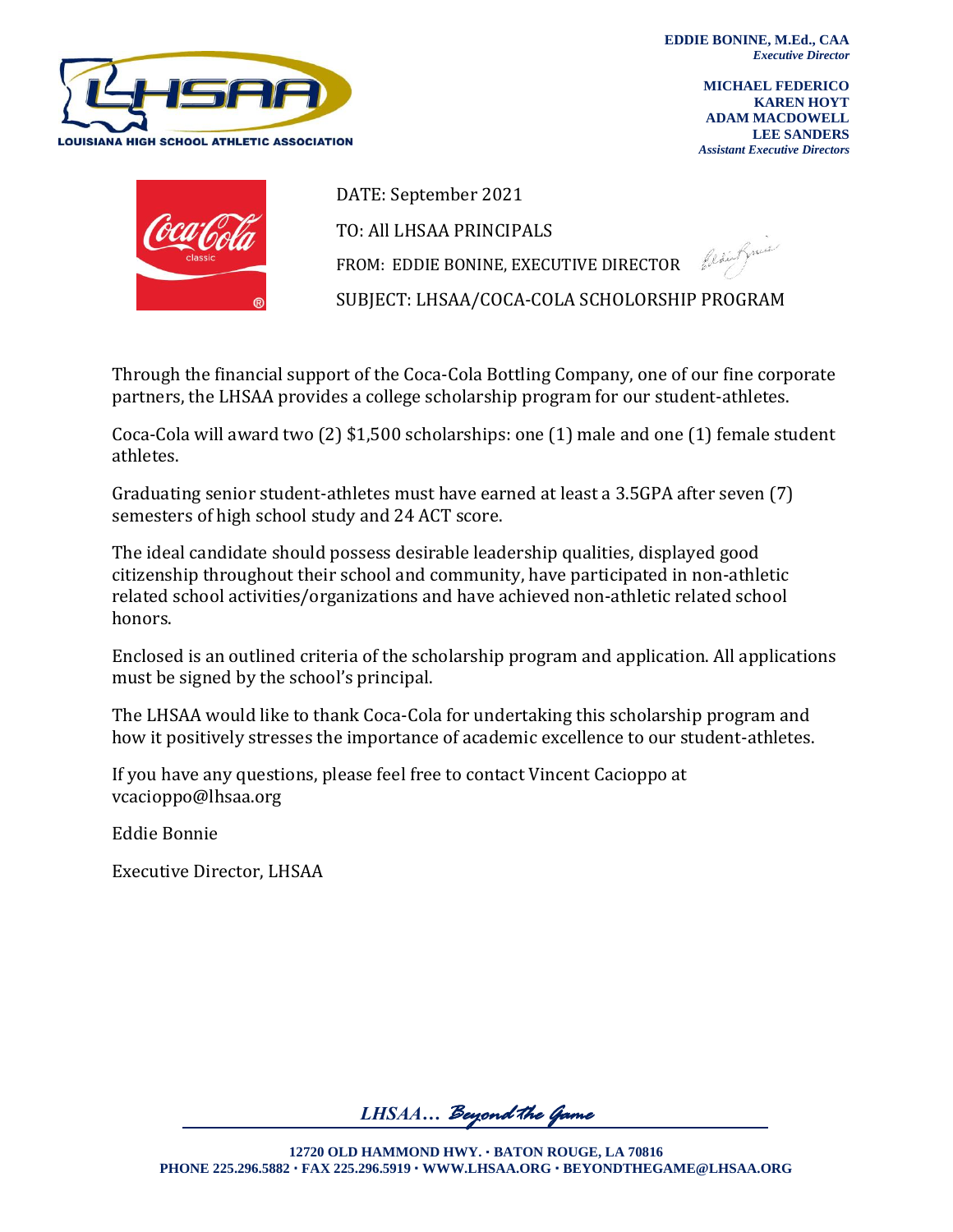## **SUMMARY OF THE 2020 COCA-COLA SCHOLARSHIP PROGRAM**

| Sports in which scholarships will be<br>awarded                                             | Total of two (2): One (1) male and one (1) female student-athletes                                                                                                                                                      |
|---------------------------------------------------------------------------------------------|-------------------------------------------------------------------------------------------------------------------------------------------------------------------------------------------------------------------------|
| Monetary value of the scholarship                                                           | \$1,500 for each scholarship                                                                                                                                                                                            |
| Who is eligible to receive a Coca-Cola<br>Scholarship?                                      | - Must be a 2021-2022 LHSAA registered student-athlete and 2022<br>graduating senior<br>- Must have at least a 3.5 GPA after seven (7) semesters of high school<br>study<br>- Must have scored at least a 24 on the ACT |
| <b>SUBMISSION DEADLINE</b>                                                                  | MONDAY, MARCH 7, 2022 (EMAILED TO VCACIOPPO@LHSAA.ORG)                                                                                                                                                                  |
| Application form                                                                            | Emailed to vcacioppo@lhsaa.org                                                                                                                                                                                          |
| Required nomination materials                                                               | - Completed application form signed by school principal<br>- Official school transcript and ACT and/or SAT scores                                                                                                       |
| Optional support information that may<br>be included with the application and<br>transcript | - Letter(s) of recommendation                                                                                                                                                                                           |
| Submission                                                                                  | - Send only the application, official transcript, and optional support<br>documents (If submitting multiple applications, a transcript must be<br>included with each application.)                                      |
| Where to send application                                                                   | <b>Attention: Vincent Cacioppo</b><br>vcacioppo@lhsaa.org                                                                                                                                                               |
| Reviewing committee                                                                         | Sub-committee of the LHSAA Executive Committee                                                                                                                                                                          |
| Selection committee                                                                         | Sub-committee of the LHSAA Executive Committee                                                                                                                                                                          |
| Selection date                                                                              | April at the LHSAA Executive Committee meeting                                                                                                                                                                          |
| Notification date                                                                           | March 7, 2022                                                                                                                                                                                                           |
| Award distribution                                                                          | Scholarship award money will be mailed to the bursar or scholarship<br>award office student's college/university of choice.                                                                                             |
| Questions                                                                                   | Contact Vincent Cacioppo at vcacioppo@lhsaa.org                                                                                                                                                                         |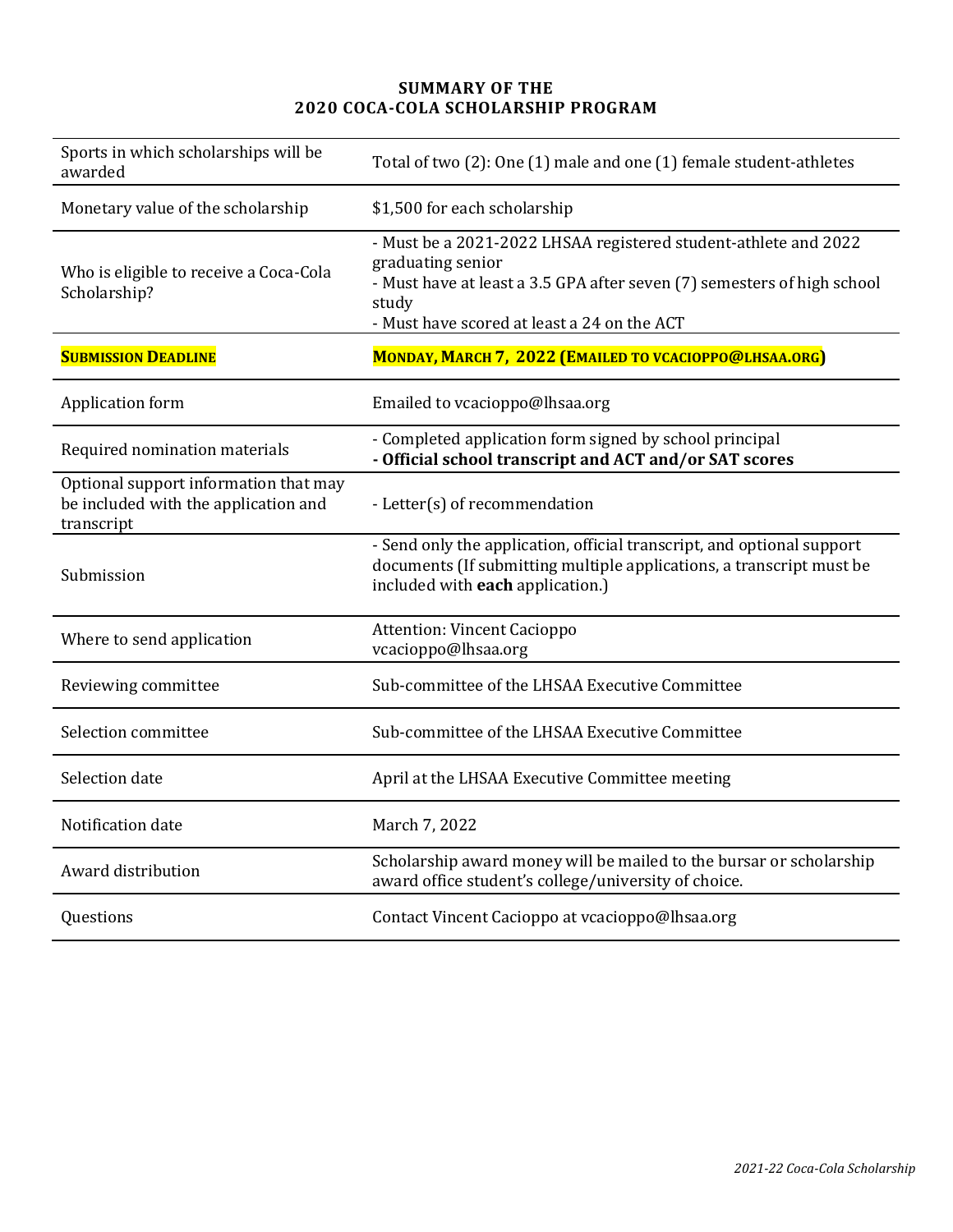

## **OFFICIAL APPLICATION FOR 2021-22 COCA-COLA SCHOLARSHIP**

## **ALL APPLICATIONS MUST BE HAND-WRITTEN, SCANNED, AND SUBMITTED VIA EMAIL**

Submit to:

## *vcacioppo@lhsaa.org Emailed Application must be sent by Monday, March 7, 2022*

| <b>GENERAL INFORMATION</b>                                                  |                   |                          |                 |               |                               |
|-----------------------------------------------------------------------------|-------------------|--------------------------|-----------------|---------------|-------------------------------|
| <b>Student's Name:</b>                                                      |                   |                          |                 |               |                               |
|                                                                             |                   |                          |                 |               |                               |
|                                                                             |                   |                          |                 |               |                               |
| Last                                                                        |                   | <b>First</b>             |                 | <b>Middle</b> |                               |
| <b>High School:</b>                                                         |                   |                          |                 |               | <b>School Classification:</b> |
|                                                                             |                   |                          |                 |               |                               |
| <b>School Location:</b>                                                     |                   |                          |                 |               |                               |
|                                                                             |                   |                          |                 |               |                               |
|                                                                             |                   |                          |                 |               |                               |
| City                                                                        |                   | Zip                      |                 | <b>Parish</b> |                               |
| Sport(s) Student-Athlete Participates in: (Please highlight all that apply) |                   |                          |                 |               |                               |
|                                                                             |                   |                          |                 |               |                               |
| <b>Boys: Football</b>                                                       | <b>Basketball</b> | <b>Track &amp;Field</b>  | <b>Baseball</b> | Other:        |                               |
|                                                                             |                   |                          |                 |               |                               |
| Girls: Volleyball                                                           | <b>Basketball</b> | <b>Track &amp; Field</b> | <b>Baseball</b> | Other:        |                               |

| <b>PERSONAL</b>                     |                        |        |     |      |
|-------------------------------------|------------------------|--------|-----|------|
| <b>Home Address:</b>                |                        |        |     |      |
| <b>Street</b>                       |                        | Citv   | Ziv |      |
| <b>Phone:</b>                       |                        | Email: |     |      |
| Date of Birth                       | <b>Place of Birth:</b> |        |     | Age: |
| <b>Resident of Louisiana Since:</b> |                        |        |     |      |

| <b>ACADEMIC INFORMATION</b>                                           |                              |              |  |
|-----------------------------------------------------------------------|------------------------------|--------------|--|
| (Copy of transcript must be enclosed with application)                |                              |              |  |
|                                                                       |                              |              |  |
| <b>Graduation Date:</b>                                               | <b>Carnegie Units Earner</b> | GPA:         |  |
| <b>Class Rank:</b>                                                    | <b>ACT/SAT Date Tested:</b>  | $Score(s)$ : |  |
|                                                                       |                              |              |  |
| <b>Honors Classes</b>                                                 |                              |              |  |
| <b>Courses</b>                                                        | <b>Level</b>                 | Year         |  |
|                                                                       |                              |              |  |
|                                                                       |                              |              |  |
|                                                                       |                              |              |  |
|                                                                       |                              |              |  |
|                                                                       |                              |              |  |
|                                                                       |                              |              |  |
|                                                                       |                              |              |  |
| What (if any) scholarships/financial aid student had or will receive? |                              |              |  |
|                                                                       |                              |              |  |
|                                                                       |                              |              |  |
|                                                                       |                              |              |  |
| <b>School Counselor:</b>                                              |                              | Contact #:   |  |
|                                                                       |                              |              |  |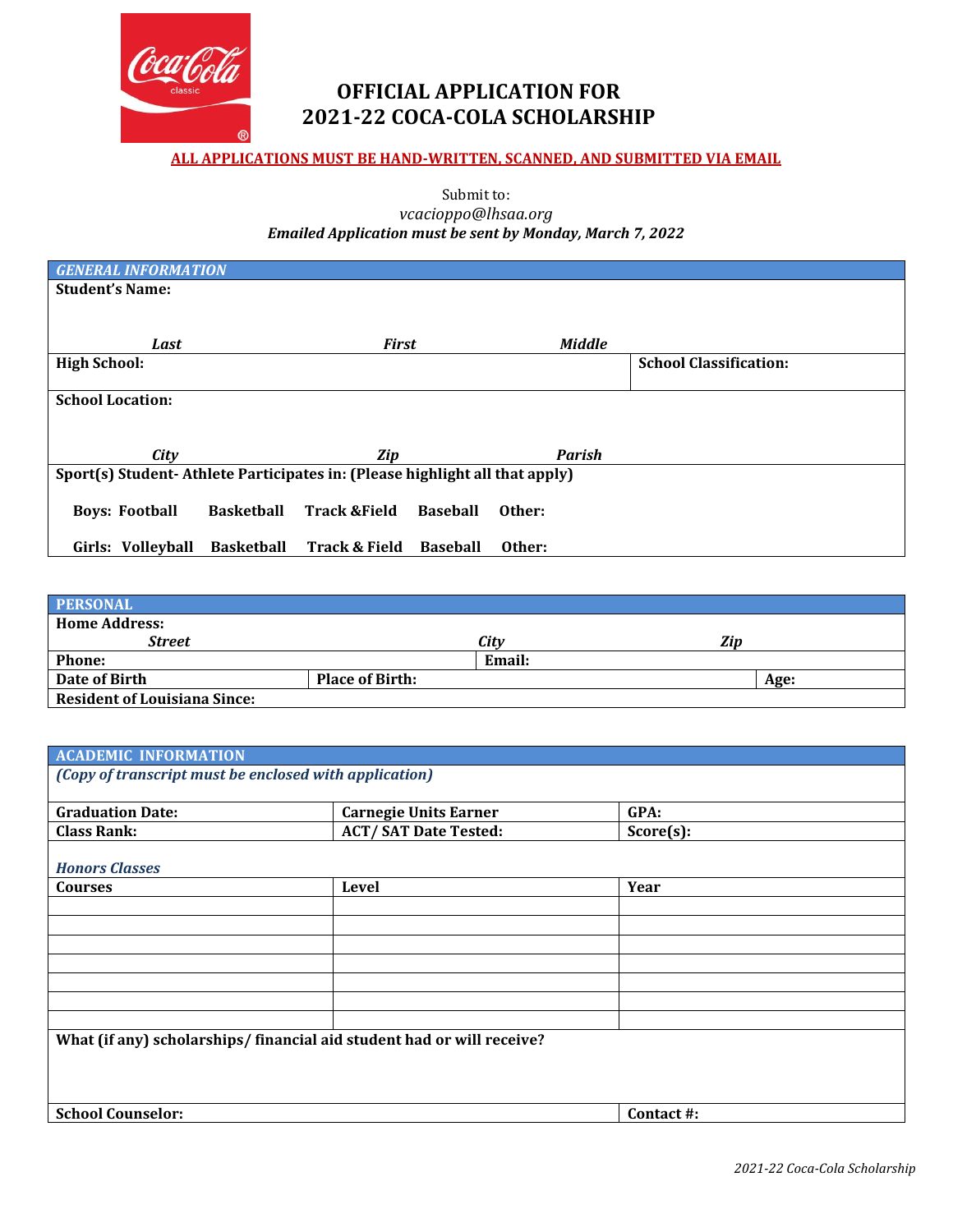| Minor (if applicable): |
|------------------------|
|                        |
|                        |
|                        |
|                        |
|                        |

| <b>HIGH SCHOOL SPORTS</b> |                              |
|---------------------------|------------------------------|
| <b>Sport</b>              | <b>Grade Level(s) Played</b> |
|                           |                              |
|                           |                              |
|                           |                              |
|                           |                              |
|                           |                              |

| <b>HIGH SCHOOL ORGANIZATIONS &amp; ACTIVITIES</b> |                              |  |  |
|---------------------------------------------------|------------------------------|--|--|
| Year                                              | <b>Organization/Activity</b> |  |  |
|                                                   |                              |  |  |
|                                                   |                              |  |  |
|                                                   |                              |  |  |
|                                                   |                              |  |  |
|                                                   |                              |  |  |

| <b>HIGH SCHOOL HONORS (ATHLETIC &amp; NON-ATHLETIC)</b> |                              |  |  |
|---------------------------------------------------------|------------------------------|--|--|
| <b>Year</b>                                             | <b>Organization/Activity</b> |  |  |
|                                                         |                              |  |  |
|                                                         |                              |  |  |
|                                                         |                              |  |  |
|                                                         |                              |  |  |
|                                                         |                              |  |  |

| <b>COMMUNITY SERVICE</b> |                                            |
|--------------------------|--------------------------------------------|
| <b>Year</b>              | <b>Organization &amp; Responsibilities</b> |
|                          |                                            |
|                          |                                            |
|                          |                                            |
|                          |                                            |
|                          |                                            |

*HOBBIES*